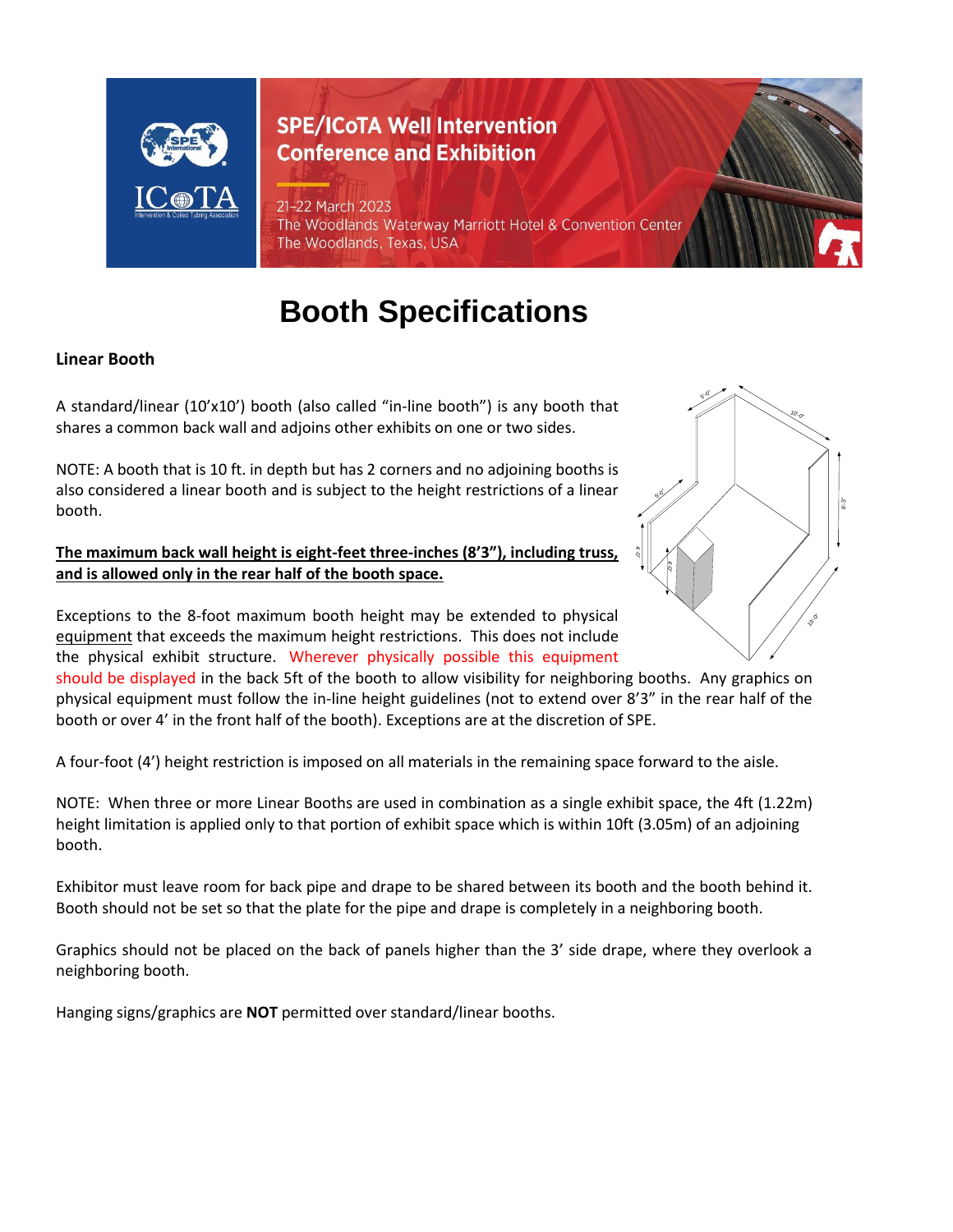#### **Perimeter Booth**

A Perimeter Booth (10'x10') is a standard/linear booth that backs to an outside wall of the exhibit facility rather than to another exhibit.

#### **The maximum back wall height is twelve feet (12') including truss, and is allowed only in the rear half of the booth space.**

Exceptions to the 12-foot maximum booth height may be extended to physical equipment that exceeds the maximum height restrictions. This does not include the physical exhibit structure. Wherever physically possible this

equipment should be displayed in the back 5ft of the booth to allow visibility for neighboring booths. Any graphics on physical equipment must follow the in-line height guidelines (not to extend over 8'3" in the rear half of the booth or over 4' in the front half of the booth). Exceptions are at the discretion of SPE.

A four-foot (4') height restriction is imposed on all materials in the remaining space forward to the aisle.

Graphics should not be placed on the back of panels higher than the 3' side drape, where they overlook a neighboring booth.

Hanging signs/graphics are **NOT** permitted over standard/ linear perimeter booths.

#### **Peninsula / Split Island Booth**

A peninsula booth is any exhibit 20'x20' or larger with a depth from the common back wall to the aisle of at least 20' and with aisles on three (3) sides.

Where two (2) peninsula booths share a common back wall (also known as Split Island Booths), **the maximum height is 16 feet in all areas of the booth, including the back wall.**



A 3-foot drape is supplied to separate booths. The portion of the booth from the 8-foot drape to the maximum booth height of 16 feet must be finished.

Exhibitor must leave room for common wall pipe and drape (if applicable) to be shared between their booth and the booth sharing the common wall. Booth should not be set so that the plate for the pipe and drape is completely in a neighboring booth.

Hanging signs will **ONLY** be permitted over peninsula and/or split island booths that are 20'x30' (600') or larger. The maximum height of hanging signs is 25' to the top of the sign (if ceiling height allows).

Double-sided signs, logos and graphics shall be set back ten feet (10') (3.05m) from the common wall of the



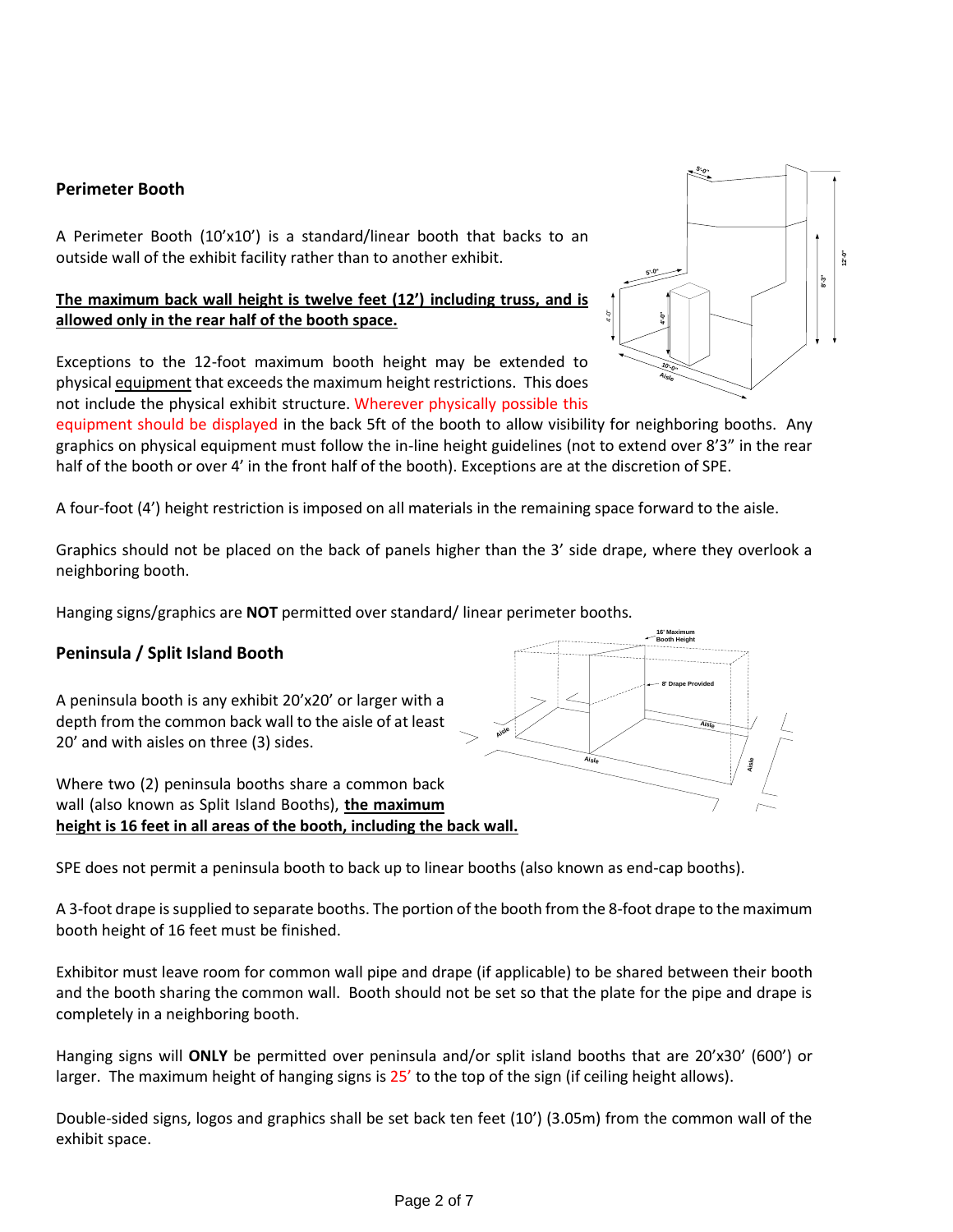#### **Walk-Thru Booths**

A Walk Thru Booth is any booth 20'x20' or larger that backs up to another walk-through or peninsula booth.

#### **The maximum height of a Walk-Thru Booth is 16 feet.**

A 3 foot drape is supplied to separate booths. The portion of the booth from the 8-foot drape to the maximum booth height of 16 feet must be finished.

Exhibitor must leave room for common wall pipe and drape (if applicable) to be shared between booths; booth should not be set so that the plate for the pipe and drape is completely in a neighboring booth.

Hanging signs will **ONLY** be permitted over peninsula, split island and walk-thru booths that are 20'x30' (600') or larger. The maximum height of hanging signs is 25' to the top of the sign (if ceiling height allows).

Double-sided signs, logos and graphics shall be set back ten feet (10') (3.05m) from the common wall of the exhibit space.

#### **1.1.1 Island Booth**

An Island Booth is any exhibit 20'x20' or larger and is surrounded by aisles on four sides.

The maximum height of an island booth is 25 feet in all areas of the booth. Certain physical limitations of the venue may prohibit the maximum 25-foot booth height. Exhibitors should refer to the floor plan forspecific height limitations.

Exceptions to the 25-foot maximum booth height may be extended to physical equipment that exceeds the maximum height restrictions. This does not include the physical exhibit structure. Exceptions are at the discretion of SPE.





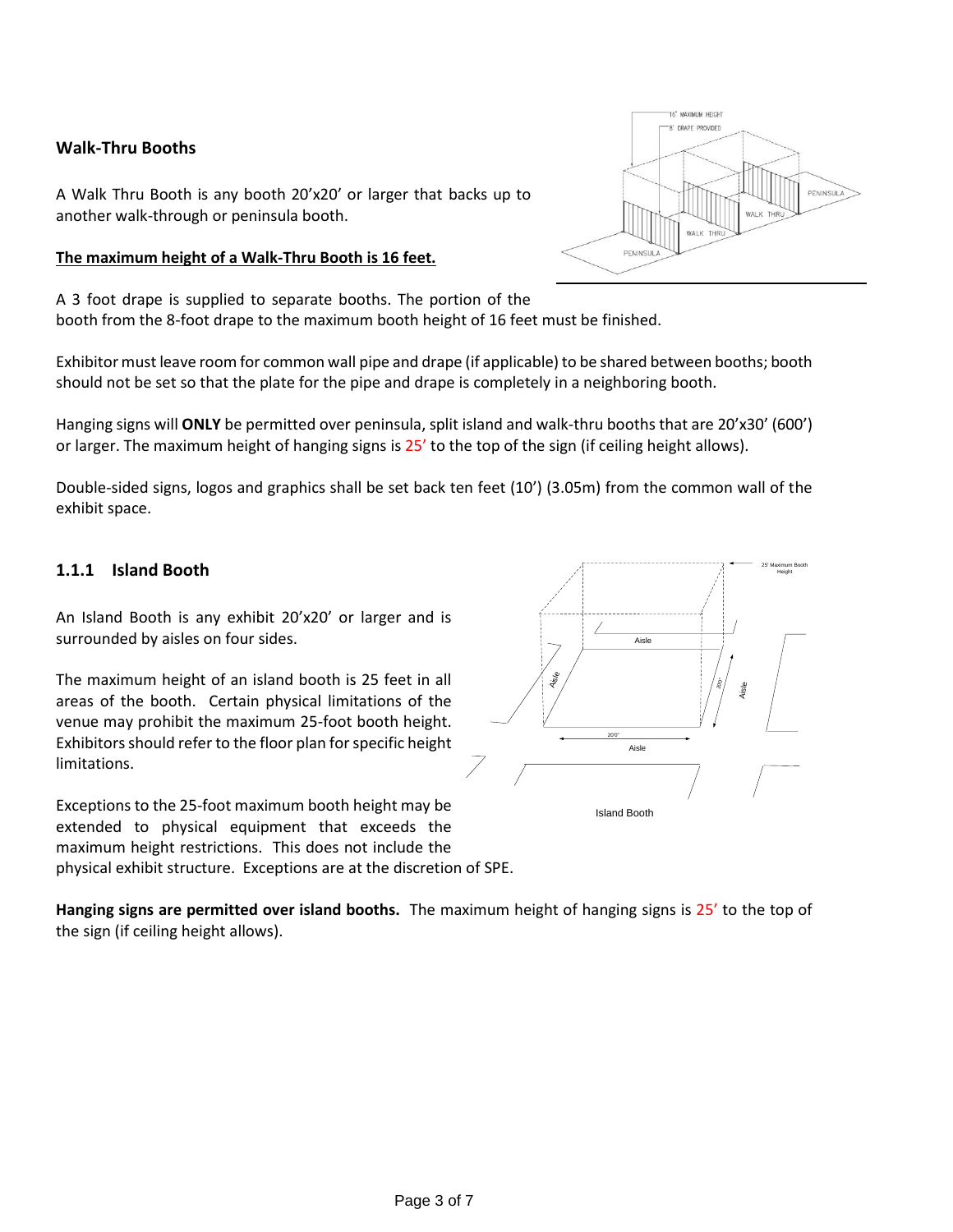# **Weight Restrictions**

Display and/or operation of any heavy equipment must be subject to the floor loading limits of the exhibition area.

## **Multi-Level Booths**

All multi-level (double-decker) booths require certification by a registered engineer and floor plans must be submitted to SPE Show Management by 30 December 2021 to obtain Fire Marshal approval.

Construction of multi-level booths must conform to all applicable local codes, (specifically NFPA 101 Life Safety Code 2000 ed) regarding access, egress and fire safety equipment. Multi-level booths require a minimum of 20 foot ceiling height.

If your multi-level booth uses the exact same design as 2019, the Fire Marshal will accept a notarized letter on company letterhead to that affect, in lieu of re-submitting the design specs.

Multi-Level Exhibits and Drawings submitted for review must meet the following requirements:

- 1. Meet or exceed the requirements of NFPA 101 Life Safety Code 2000 ed.
- 2. Drawings must bear a current registered design professional's stamp (architect, structural engineer, fire protection engineer, etc.). **Expired licenses are unacceptable.** The professional stamp shall include the state of certification, name of the registered design professional; his/her license number, signature, registered engineering firm name and firm number.
- 3. Drawings must be submitted in English.
- 4. Metric units of measurement are acceptable but they must identify what unit of measurement is being used.
- **5. Multi-deck structures exceeding 300 sq. ft. of net floor area must have two (2) remote exit stairs; occupant load factor is 15 net sq. ft. per person per table 7.3.1.2 of NFPA 101 Life Safety Code, 2000 edition.**
- 6. Stairway widths shall be:
	- a. A minimum of 36 inches where the occupant load of the upper level is less than 50
	- b. A minimum of 44 inches where the occupant load of the upper level is 50 or more
	- c. Occupant loads shall be stated on the plan
- 7. Handrails shall not be less than 34 inches and not more than 38 inches above the surface of the tread.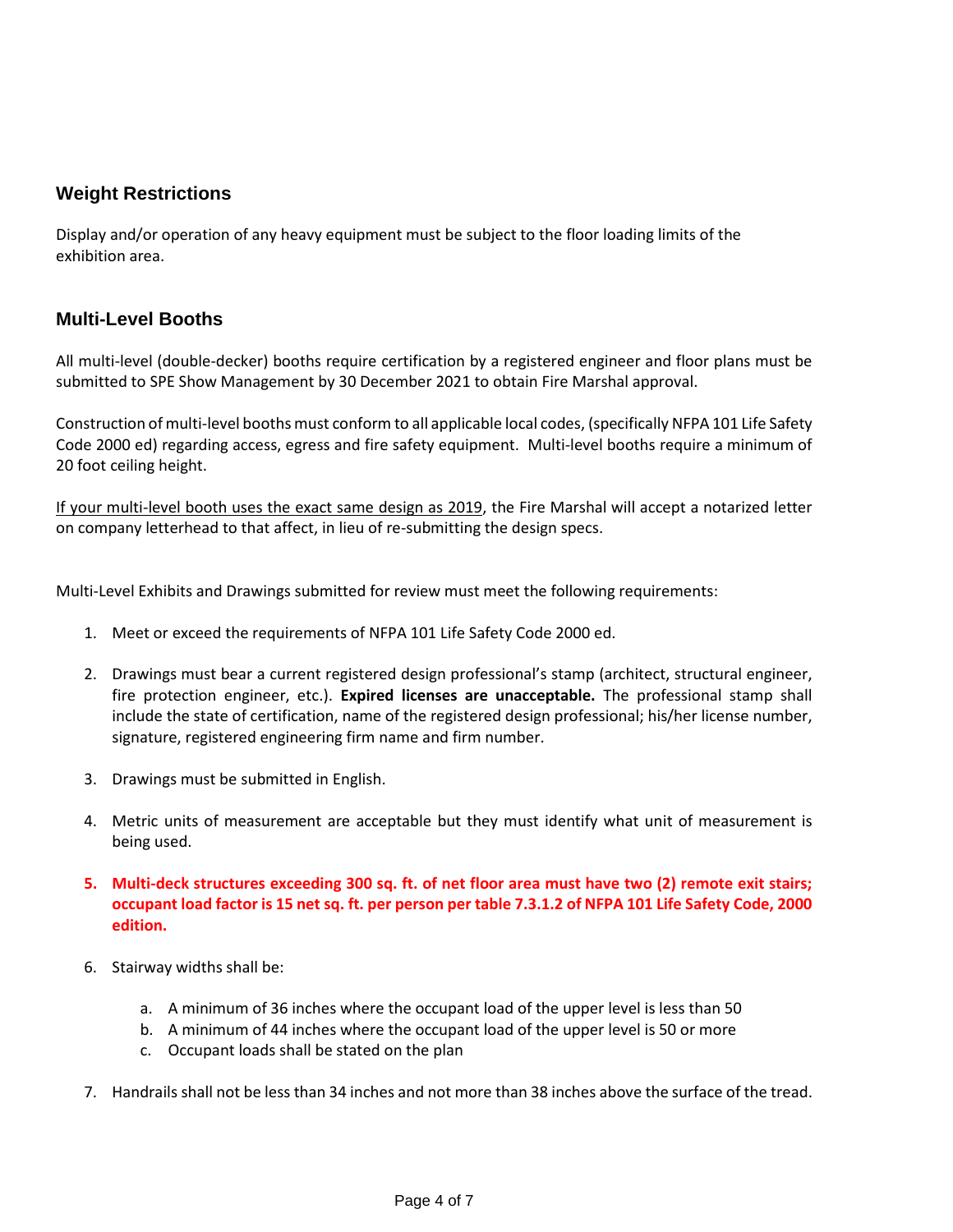- 8. Handrails are required on both sides. A sign must be placed at the bottom of the stairs stating "Please Use Caution and Hold the Handrail".
- 9. Spiral stairways shall be permitted in accordance with section 7.2.2.2.3.3 of NFPA 101, 2000 ed., such that:
	- a. Occupant load does not serve more than 3
	- b. Clear width of stairs is not less than 26 inches
	- c. Handrails shall be provided on both sides
- 10. Guards shall:
	- a. Not be less than 42 inches high
	- b. Open guards shall have intermediate rails or an ornamental pattern to prevent a 4 inch diameter sphere to pass through any opening up to a height of 34 inches
- 11. Battery-operated smoke detectors shall be installed on a smooth surface under the first level ceiling and spaced no more than 30 feet apart if applicable and installed on the upper floor level with a covered ceiling
- 12. Hard covered ceilings shall have a smoke detector installed and if fabric/textile is used to cover the upper deck area, it must be flame resistant.
- 13. One portable fire extinguisher, minimum 2A 10B:C with current maintenance tags shall be provided at each level of the exhibit
- 14. Live load for the upper level should be at least 125 pounds per square feet.
- 15. **Any stationary units** (container or other units) using the upper areas as a deck must submit plans.
- **16. All submittals shall be received 6 weeks prior to the event date by email to Chris Torsy [\(ctorsy@dspre.org\)](mailto:ctorsy@dspre.org) or on a multi-media storage device (flash drive or similar device).**

# **1.2 Hanging Signs & Graphics Guidelines**

- Hanging signs are permitted in peninsula and walk-thru booths with dimensions of 20'x30' (600') or larger, and island booths with dimensions of 20'x20' (400') or larger.
- Hanging signs are NOT permitted in standard/linear booths; and peninsula, split island, and walk thru booths with dimensions less than 20'x30' (600').
- The maximum allowable height for hanging signs is 25' measured from the floor to the top of the sign, no exceptions. If trusses needed for lighting of the sign are required to go higher than 25', Exhibitor must get authorization from SPE.
- Certain physical limitations of exhibit facility may prohibit the maximum 25-foot allowable height. Exhibitors should refer to the floor plan forspecific height limitations. The maximum allowable height of hanging signs is also dependent on the ceiling load limits.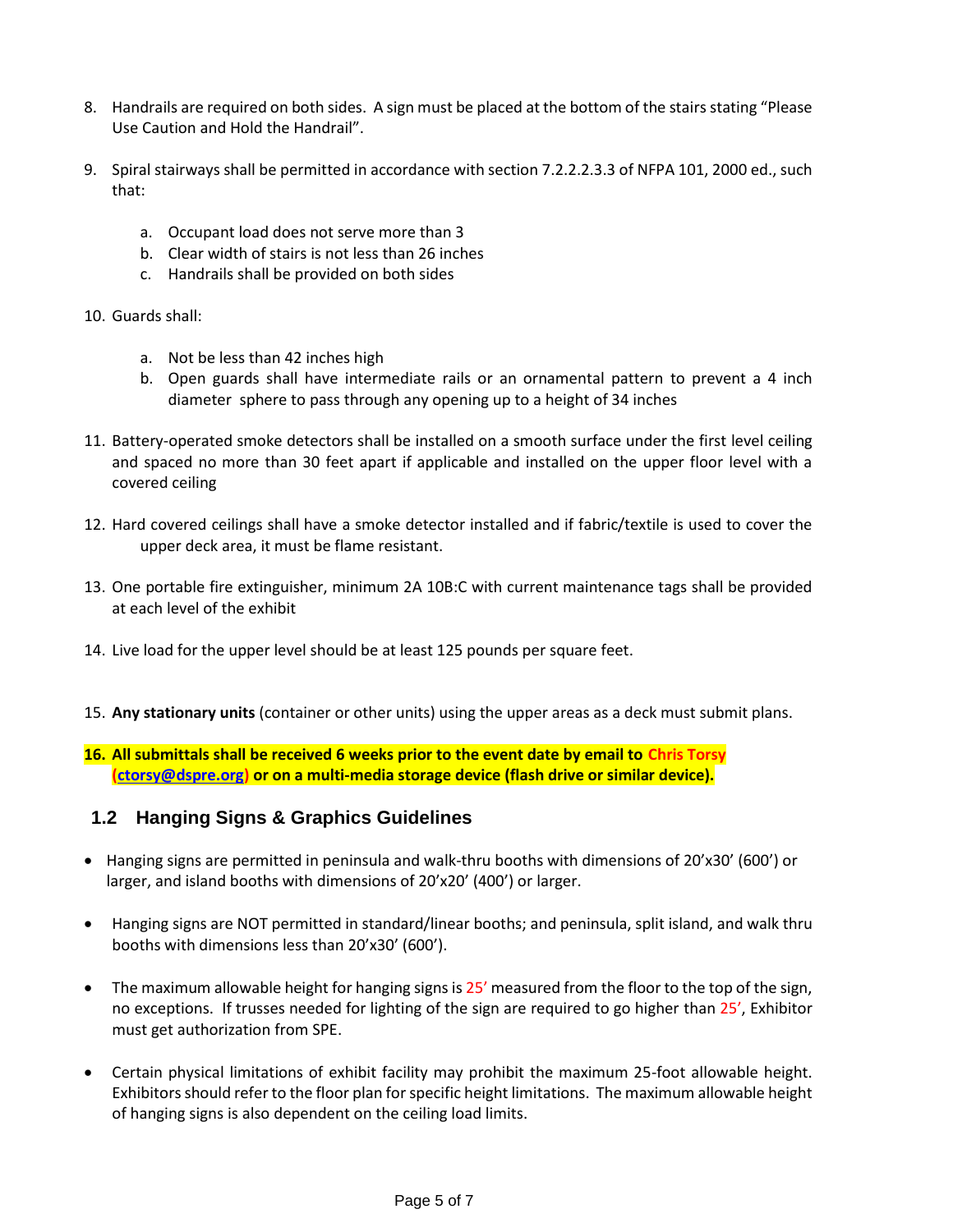- Exhibitors are responsible for notifying SPE and/or AVMS if they are planning on hanging signs in their exhibit booth design. Exhibitors must send this written notification by 7 March 2022. If written notification is not received, SPE and/or AVMS cannot guarantee the hanging of the sign or graphic. Exhibitors will not be granted an extension to the published move-in schedule for delays caused by the installation of hanging signs or graphics.
- Any lighting associated with a hanging sign must be integral to the sign and no spotlighting is allowed. **All lighting of signs must be within the perimeter of the booth dimensions and cannot extend into the aisles or be attached to the building outside the confines of the booth.**
- All sides of hanging signs and graphics must be covered or finished in such a manner as not to detract from those booths behind it. All hanging signs and graphics, regardless of size, should be constructed of lightweight flameproof materials.
- Any signage extending higher than the external booth wall and visible to those viewing booths in the aisles behind it must remain stationary with the rear of the sign covered and/or finished in such a manner as not to detract from those booths behind it. All materials must be contained within the contracted booth space.
- Any double-sided or unfinished graphics in a split-island (peninsula) or walk-through booth must be set back 10 feet from the common wall.
- Facility regulations state that no signs will be allowed to hang from any electrical fixtures, raceways, water/gas/air/fire protection piping, supports or hangers. Permanent facility graphics, signs or displays may not be blocked in any manner.
- All overhead hanging signs must be assembled, installed, removed and disassembled by AVMS. Exhibitors, display companies and/or I&D representatives may supervise their respective rigging activities, but will not be allowed to assemble/disassemble or install/remove rigging.
- All rigging must conform to show rules, regulations and exhibit facility limitations. Hanging anchor points must be pre-fabricated and ready to use. If any hang point supports over 250 pounds, Exhibitor must notify AVMS immediately for special authorization.
- For hanging signs and graphics, other than banners, Exhibitor must submit a blueprint or drawing to AVMS with detailed information in order for hanging anchor points to be determined. Electrical signs must be in working order and in accordance with the National Electrical Code. Electrical Service requirements must be ordered in advance through the Official Electrical Contractor.
- Exhibitor is responsible for providing AVMS with a placement diagram of the hanging sign including the number of feet from each side of the exhibit space that the sign is to be placed. The ceiling structure and relation to the support beams may require Exhibitor's sign to be moved from the requested location.
- Exhibitor is also responsible for providing AVMS with the type of sign (cloth, metal, wood, other), shape (square, triangle, rectangle, other), size (height, length, width), and weight.